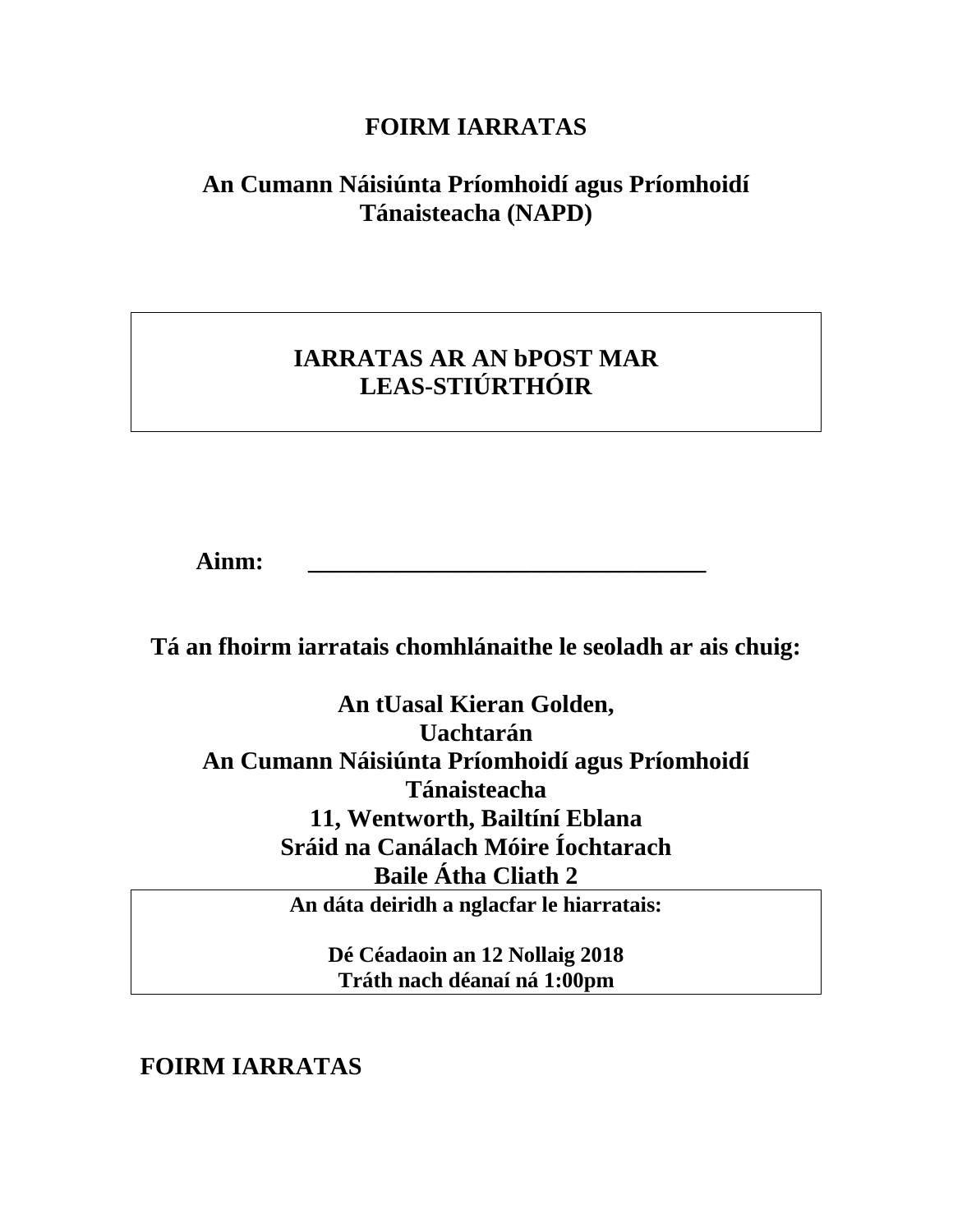#### **1. EOLAS PEARSANTA**

| Seoladh Iomlán: |                                                                                                                                                                                                                                  | <u> Alexandro de la contrada de la contrada de la contrada de la contrada de la contrada de la contrada de la co</u> |  |  |
|-----------------|----------------------------------------------------------------------------------------------------------------------------------------------------------------------------------------------------------------------------------|----------------------------------------------------------------------------------------------------------------------|--|--|
|                 | Teileafón (Uimhir Phríobháideach) Lae:<br>1920 - Marcellin Marcellin, actriz and an american proportional and the control of the control of the control of the control of the control of the control of the control of the contr |                                                                                                                      |  |  |
|                 |                                                                                                                                                                                                                                  |                                                                                                                      |  |  |
|                 | Post Reatha an iarrthóra agus suíomh an phoist___________________________________                                                                                                                                                |                                                                                                                      |  |  |

# **2. CÁILÍOCHTAÍ ACADÚLA, GAIRMIÚLA NÓ TEICNIÚLA**

| Céim/Cáilíochtaí<br>(agus an dáta arna<br>mbaint amach) | An grád<br>$\mathbf{a}$<br>fuarthas | Na hábhair don<br>scrúdú deiridh | Ollscoil/<br>Institiúid/<br><b>An Comhlacht</b><br>Scrúdaithe |
|---------------------------------------------------------|-------------------------------------|----------------------------------|---------------------------------------------------------------|
|                                                         |                                     |                                  |                                                               |
|                                                         |                                     |                                  |                                                               |
|                                                         |                                     |                                  |                                                               |
|                                                         |                                     |                                  |                                                               |
|                                                         |                                     |                                  |                                                               |
|                                                         |                                     |                                  |                                                               |
|                                                         |                                     |                                  |                                                               |
|                                                         |                                     |                                  |                                                               |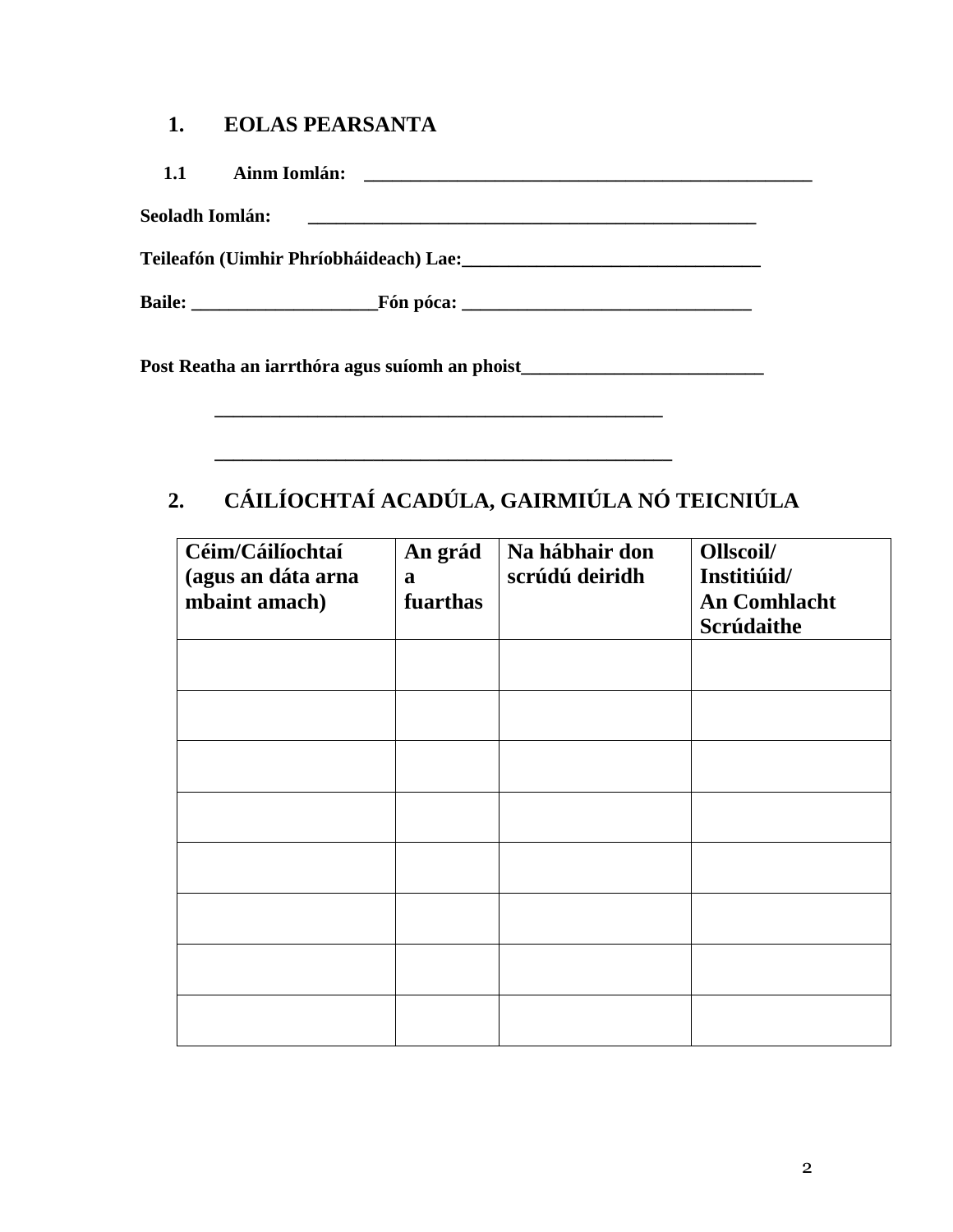# **3. TAIFEAD FOSTAÍOCHTA**

| Dátaí                             | Post | Fostóir |
|-----------------------------------|------|---------|
| Go dtí<br>$\overline{\mathbf{0}}$ |      |         |
|                                   |      |         |
|                                   |      |         |
|                                   |      |         |
|                                   |      |         |
|                                   |      |         |
|                                   |      |         |
|                                   |      |         |
|                                   |      |         |
|                                   |      |         |
|                                   |      |         |
|                                   |      |         |
|                                   |      |         |
|                                   |      |         |
|                                   |      |         |
|                                   |      |         |
|                                   |      |         |
|                                   |      |         |
|                                   |      |         |

## **4. Forbairt Phearsanta**

Déan cur síos ar aon fhorbairt ghairmiúil ar thug tú faoi

| <b>Bliain/Dáta</b> | Clár/Cúrsa | An Institiúid a raibh tú ag<br>freastal uirthi |
|--------------------|------------|------------------------------------------------|
|                    |            |                                                |
|                    |            |                                                |
|                    |            |                                                |
|                    |            |                                                |
|                    |            |                                                |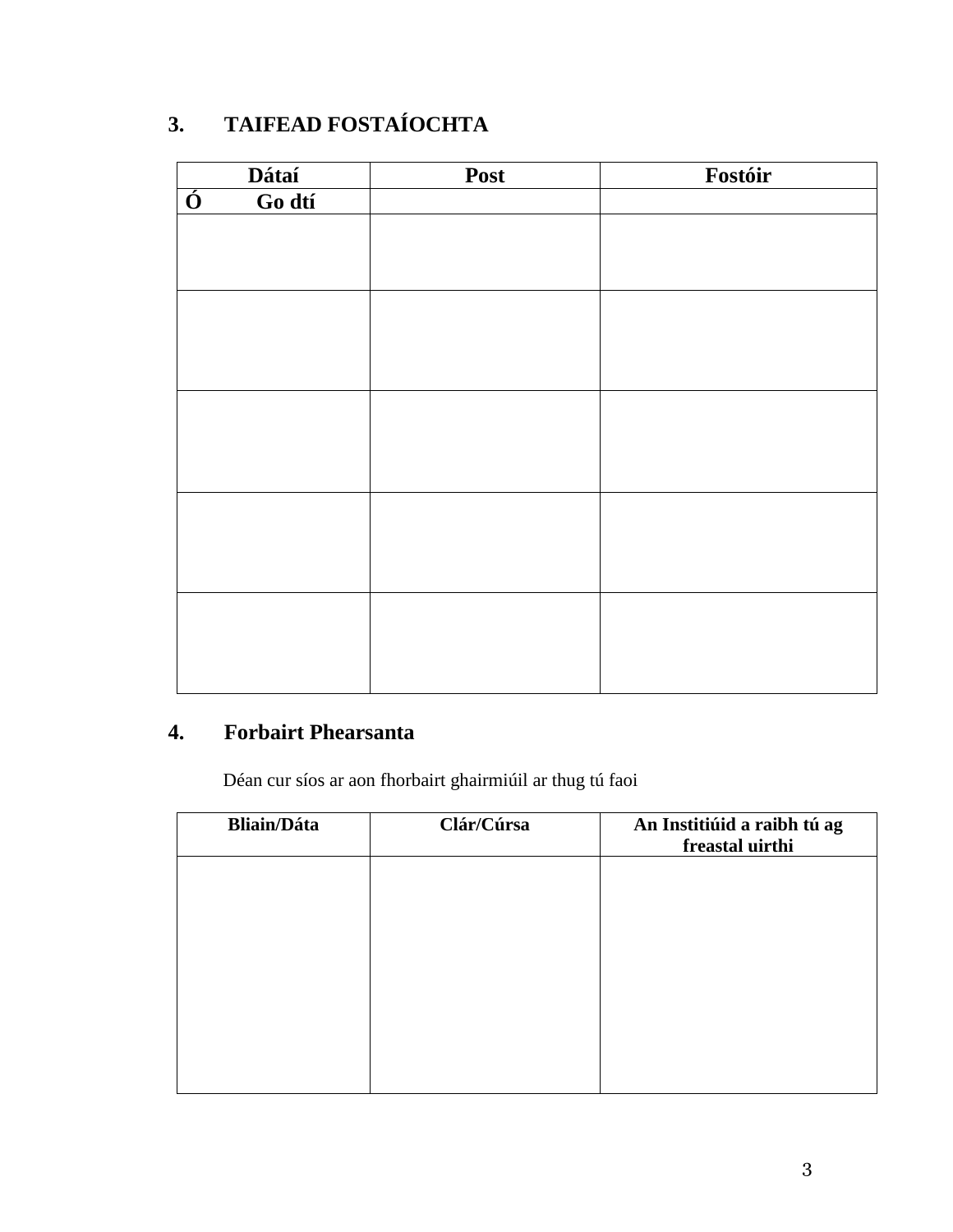### **5. Scileanna Idirphearsanta, idirbheartaíochta agus cumarsáide**

**A. Tabhair samplaí de chásanna ina raibh ort úsáid a bhaint as na scileanna seo**

**B. Conas a bhainfí úsáid mar is ceart as na scileanna seo i do ról mar Leas-Stiúrthóir an NAPD?**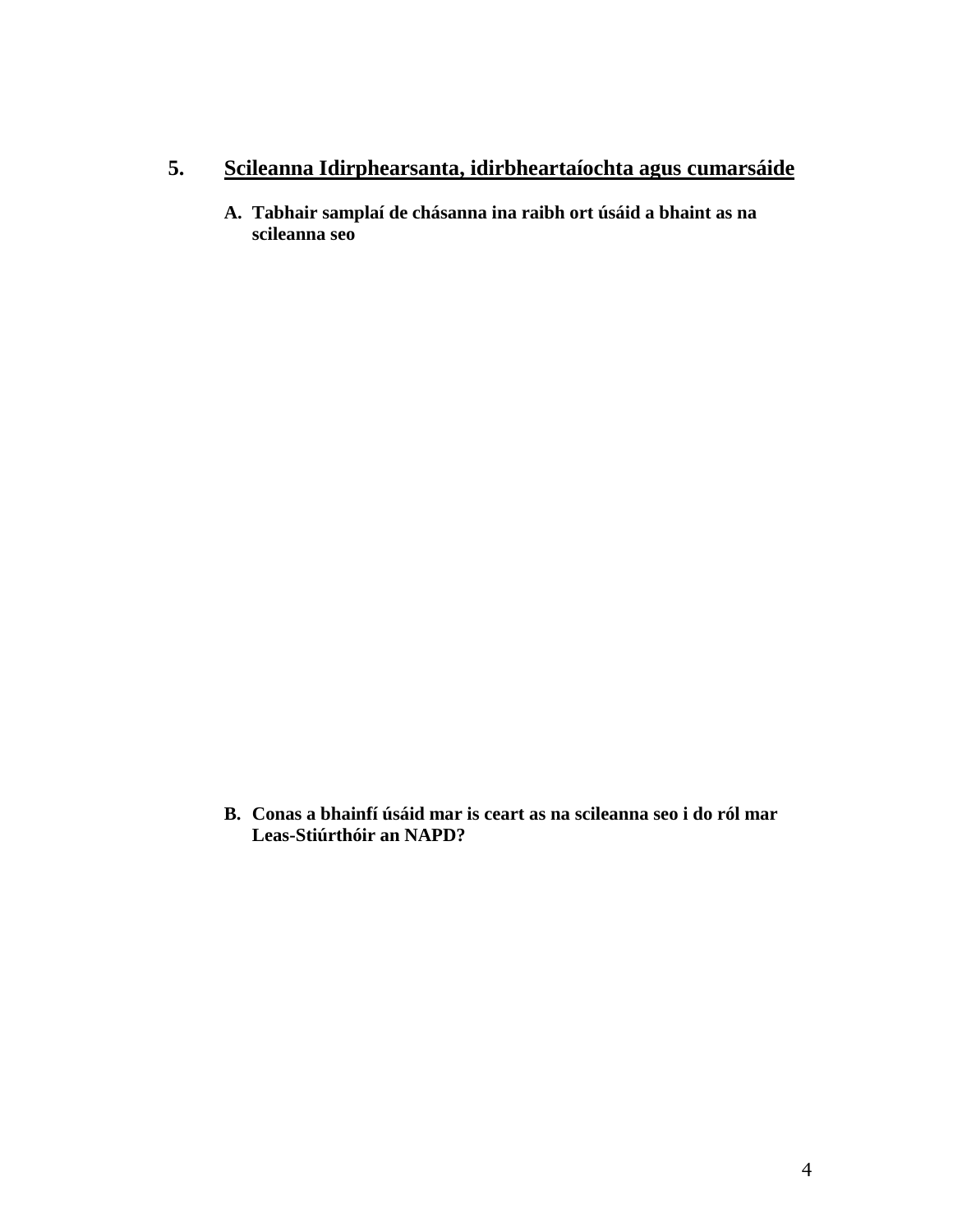### **6. Scileanna ceannaireachta, eagraíochtúla agus riaracháin**

**A. Tabhair cuntas gairid ar uaireanta ina raibh ort na scileanna seo a léiriú**

**B. Cén chaoi a shamhlófá a mbainfeá úsáid as na scileanna seo mar Leas-Stiúrthóir agus céard iad na réimsí ina mbainfí úsáid astu?**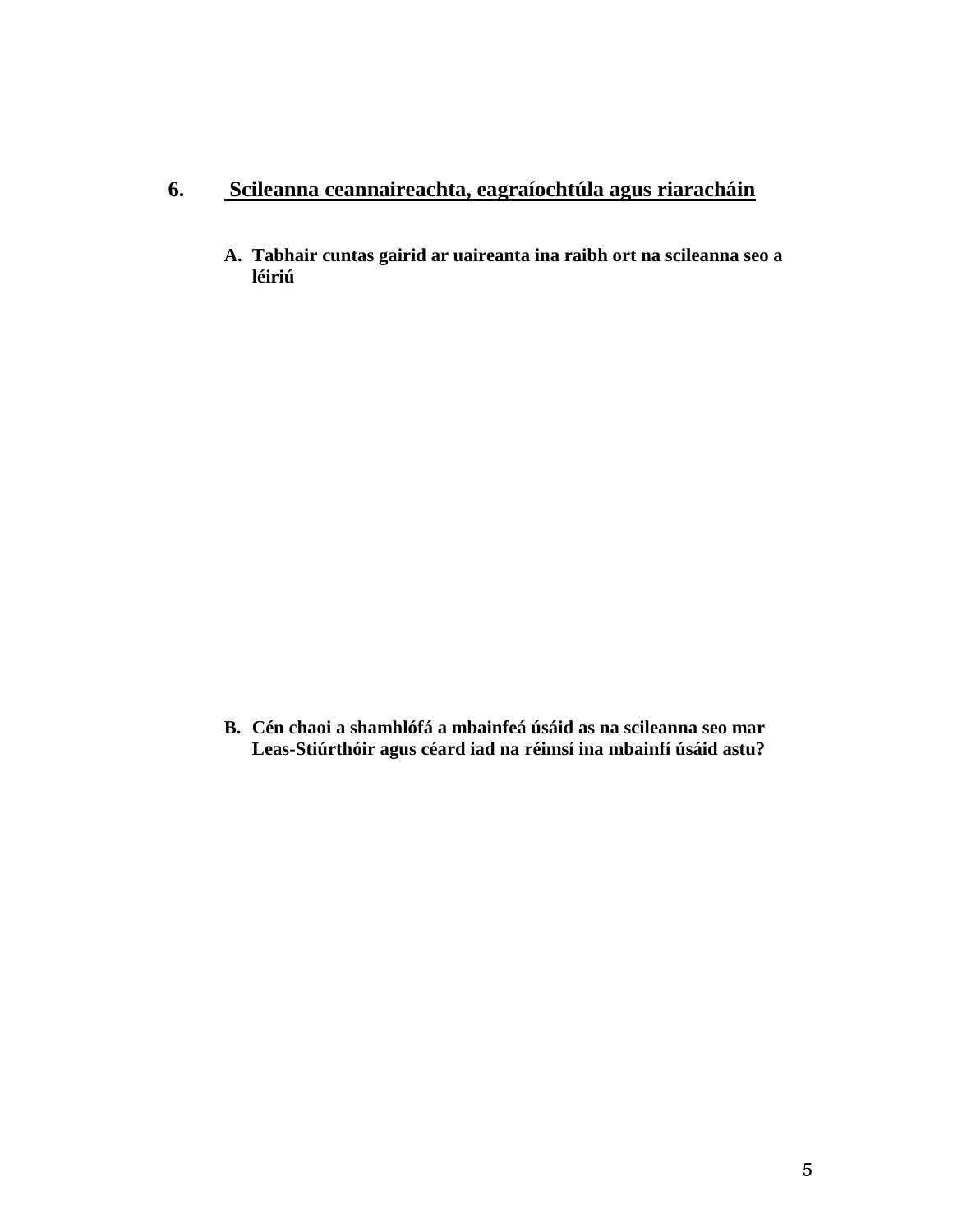#### **7. Forbairt Bheartais**

**A. Déan cur síos ar an mbealach ar spreagadh thú chun beartais ábhartha a aithint agus a fhorbairt maidir leis an timpeallacht scoile**

**B. Cén chaoi a ndéanfá beartas a thionscnamh, a fhorbairt, agus tionchar a bheith agat air ag an leibhéal náisiúnta?**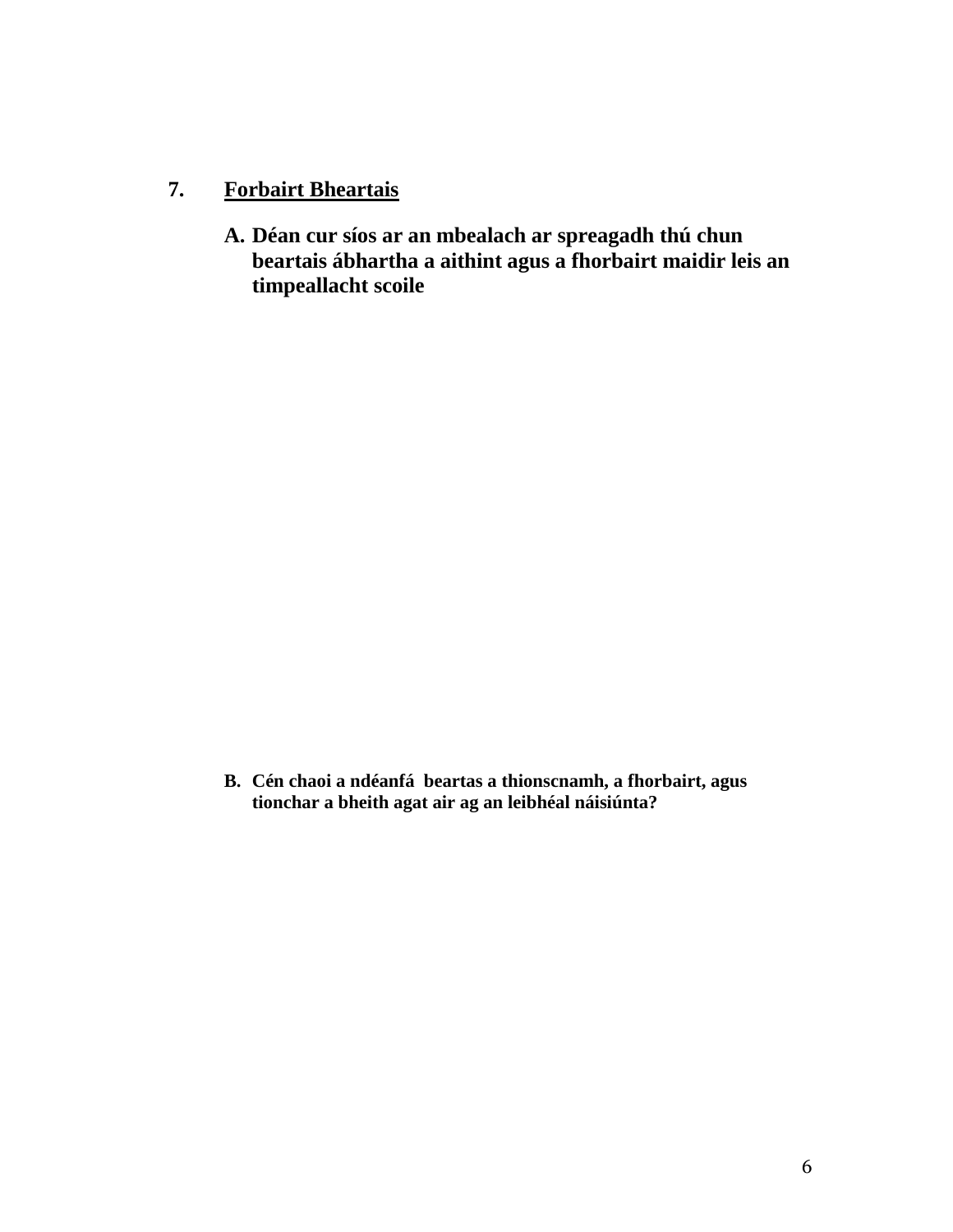**8. Cén tsamhail atá agat maidir le córas oideachais na hÉireann a fhorbairt sna cúig bliana atá romhainn?**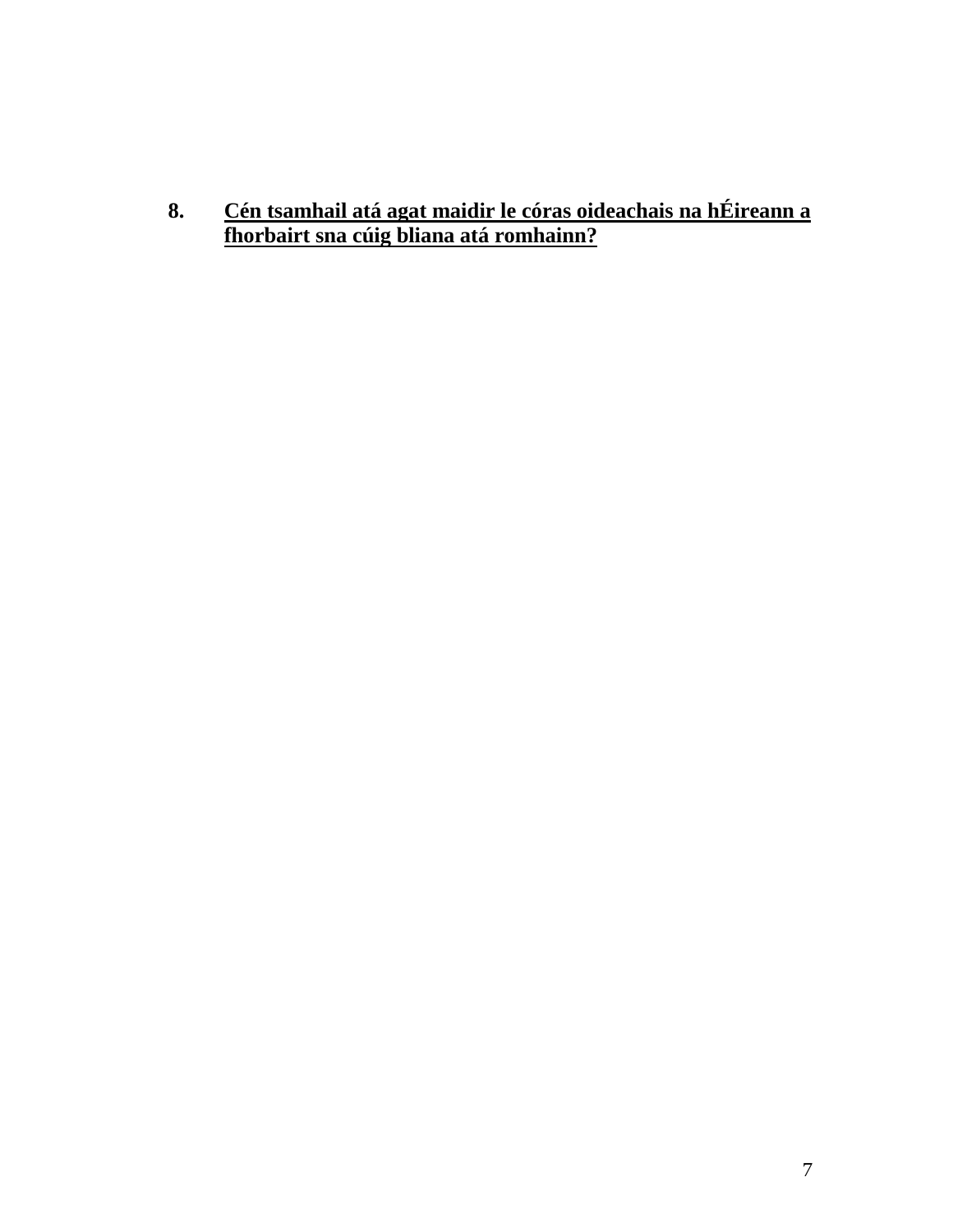# **9. Eolas Breise**

**Más mian leat eolas breise ábhartha a chur isteach chun tacú le d'iarratas ar an bpost mar Leas-Stiúrthóir, cuir an méid sin isteach thíos le do thoil.**